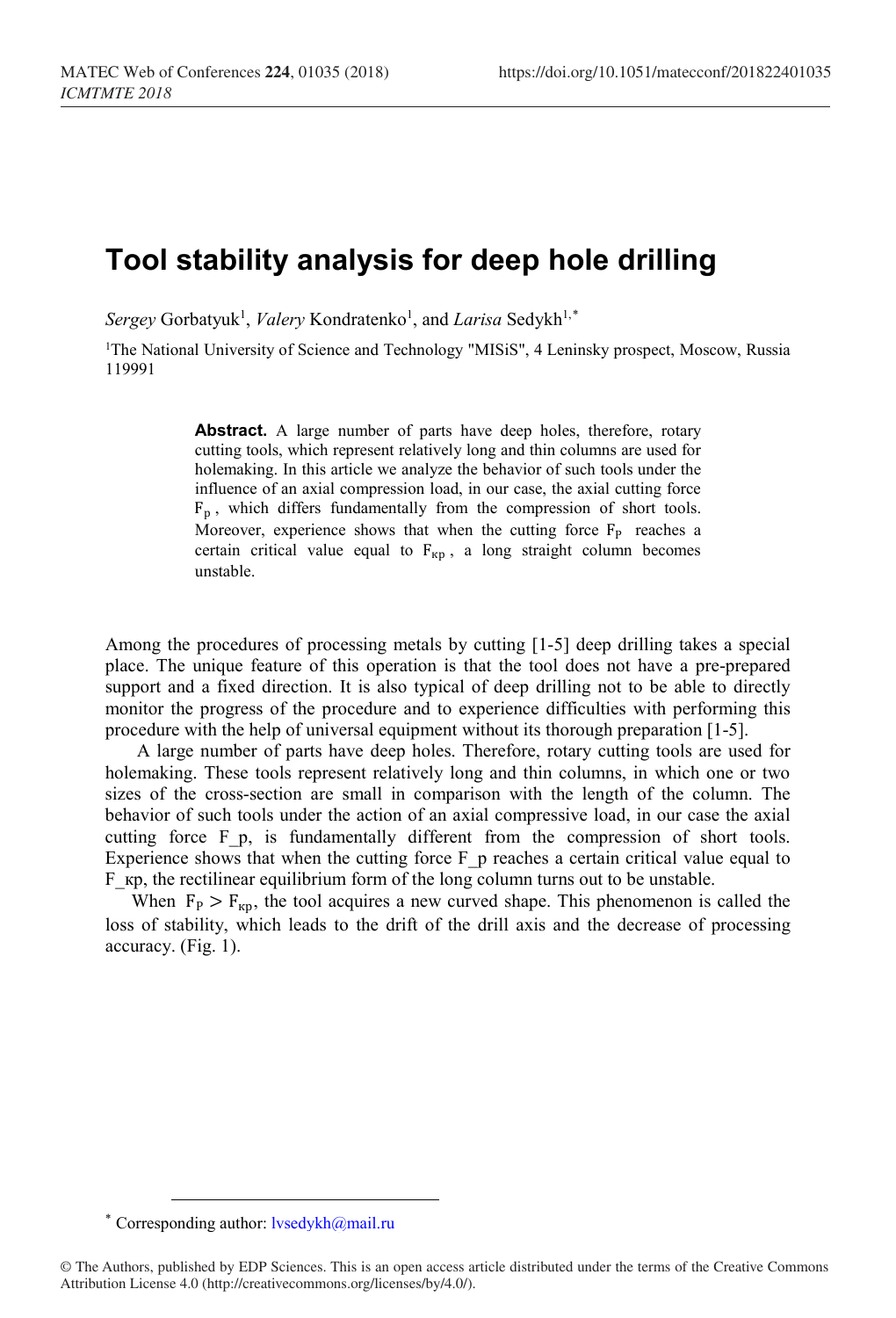

**Fig. 1.** Structural design for conventional deep hole drilling technology

Let us calculate the cutting force for a deep-hole drilling operation:

$$
F_p = 10 \cdot C_p \cdot D^{qp} \cdot S^{yp} \cdot k_p = 10 \cdot 68 \cdot 30^1 \cdot 0.05^{0.7} \cdot 0.79 = 1.97 \cdot 10^3 H, \quad (1)
$$

where  $D$  – the drill diameter, mm.

The values of coefficients, as well as exponent quantities are given in Table 1 [6].

**Table 1.** The values of coefficients and exponent quantities in the formulas of torque and axial force when treating with a rotary cutting tool

| Treated material                               | Type of<br>treatment | Tool material | $C_p$ | qp | xp | yр  |
|------------------------------------------------|----------------------|---------------|-------|----|----|-----|
| Structural steel,<br>$\sigma_{\rm B}$ =750 MPa | Drilling             | <b>P6M5</b>   | 68    |    |    | 0,7 |

The coefficient  $k_p$  in this case depends only on the material of the raw part being treated.

Let us express the cutting force  $(1)$  through the drill diameter D,  $m$  [7]:

$$
F_{\rm p} = \frac{1.97 \cdot 10^3}{30 \text{ mm}} (\text{D} \cdot 10^3 \text{ mm}) = 0.65 \cdot 10^5 \cdot \text{D}, \text{H}. \tag{2}
$$

## **1 Calculation of compression stress**

Now we determine the compression stress in the drill:

$$
\sigma = \frac{F_{\rm P}}{A} \; MPa,
$$

where A is the cross-sectional area of the drill,  $m^2$ .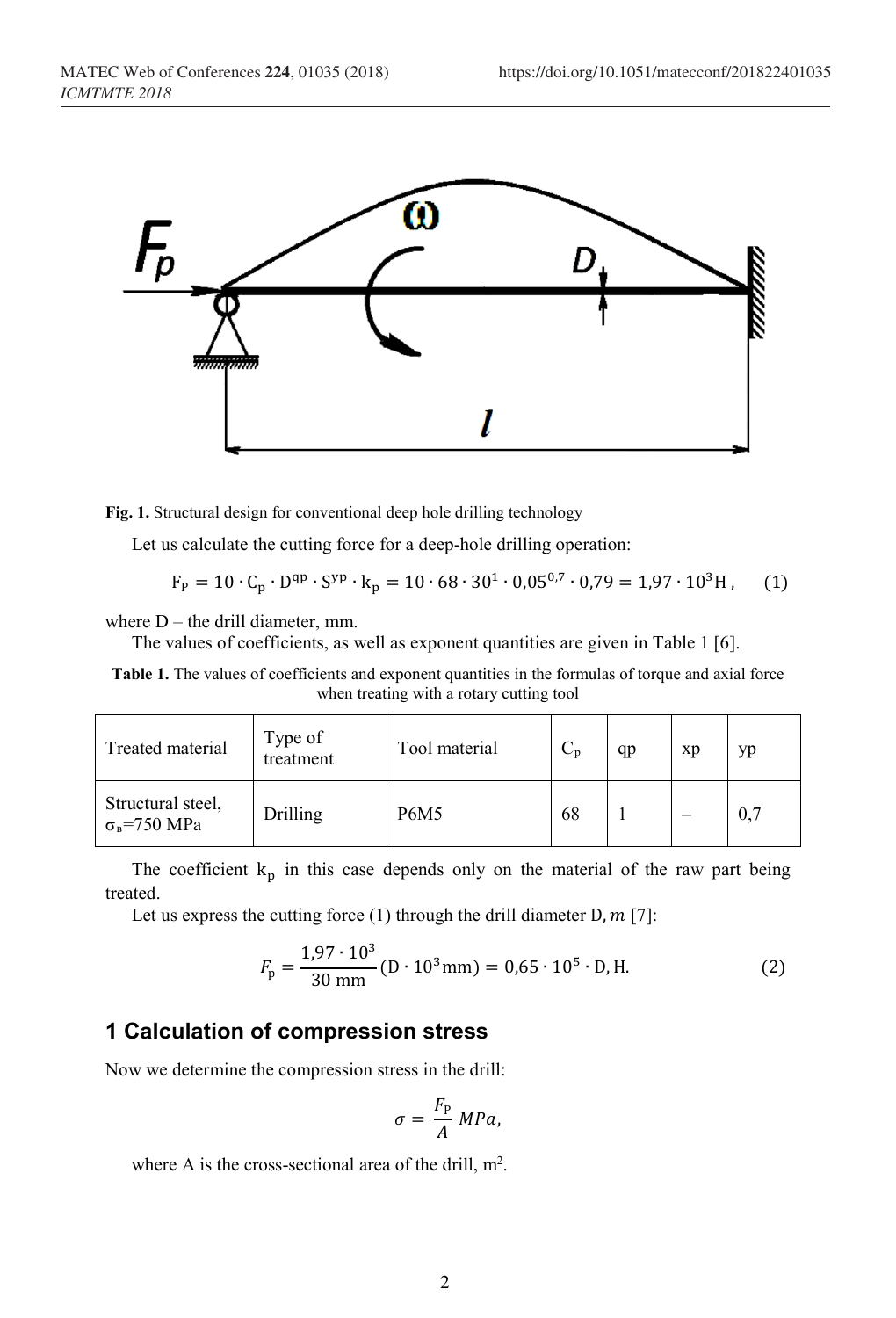$$
A = \frac{\pi \cdot D^2}{4} = \frac{3.14 \cdot 30^2 \cdot 10^{-6}}{4} = 7 \cdot 10^{-4} m^2,
$$

Let us determine the diameter of the drill D, at which the compressive stresses will exceed the allowable stresses  $\sigma$  for compression, (let us assume  $\sigma$  = 300 MPa):

$$
\frac{F_{\rm p} \cdot 4}{\pi D^2} = \frac{0.65 \cdot 10^3 \cdot D \cdot 4}{\pi D^2} > [\sigma],
$$
\n(3)

where

$$
D < \frac{0.65 \cdot 10^5 \cdot 4}{\pi \cdot 300 \cdot 10^6} = 0.28 \cdot 10^{-3} m = 0.28 \, \text{mm}.
$$

It is obvious that for real drill sizes, when  $D < 0.3$  mm, the compression stresses in the column are less than the allowable ones.

## **2 Calculation of stability**

Critical force  $(F_{\kappa p})$  is a load, the exceeding of which causes loss of stability of the original shape of the part. Using the Euler formula, we determine the critical force:

$$
F_{\rm KP} = \frac{\pi^2 E J}{(\mu \cdot l)^2},\tag{4}
$$

where E is the Young's modulus for tool steel,  $2 \cdot 10^5 MPa = 2 \cdot 10^{11} \frac{H}{m^2}$ ;

 $\mu$  – column length reduction coefficient, depending on the fixing condition (Fig. 1), let us assume that  $\mu = 1$ ;

l – drill length, mm.

 $J = \frac{\pi D^4}{64}$  – axial moment of inertia of the drill section, m<sup>4</sup>.

Condition of column stability:

$$
F_{\kappa p} \leq F_P.
$$

We insert the values of the forces according to formulas (4) and (2) into this equation:

$$
\frac{\pi^2 \mathbf{E} \cdot \mathbf{J}}{(\mu \cdot \mathbf{l})^2} \le 0.65 \cdot 10^5 \cdot \mathbf{D},
$$
  

$$
\frac{\pi^2 \cdot 2 \cdot 10^{11} \cdot \pi \mathbf{D}^4}{64l^2} \le 0.65 \cdot 10^5 \cdot \mathbf{D},
$$

from where, after simple transformations, we get:

$$
D \le 6.62 \cdot 10^{-7} \cdot c^2,\tag{5}
$$

where  $c = \frac{1}{D}$ .

By setting the value с, it is possible to determine the critical value of the pair of parameters  $D - l$ , when the loss of stability occurs.

For example, setting the value с, we get: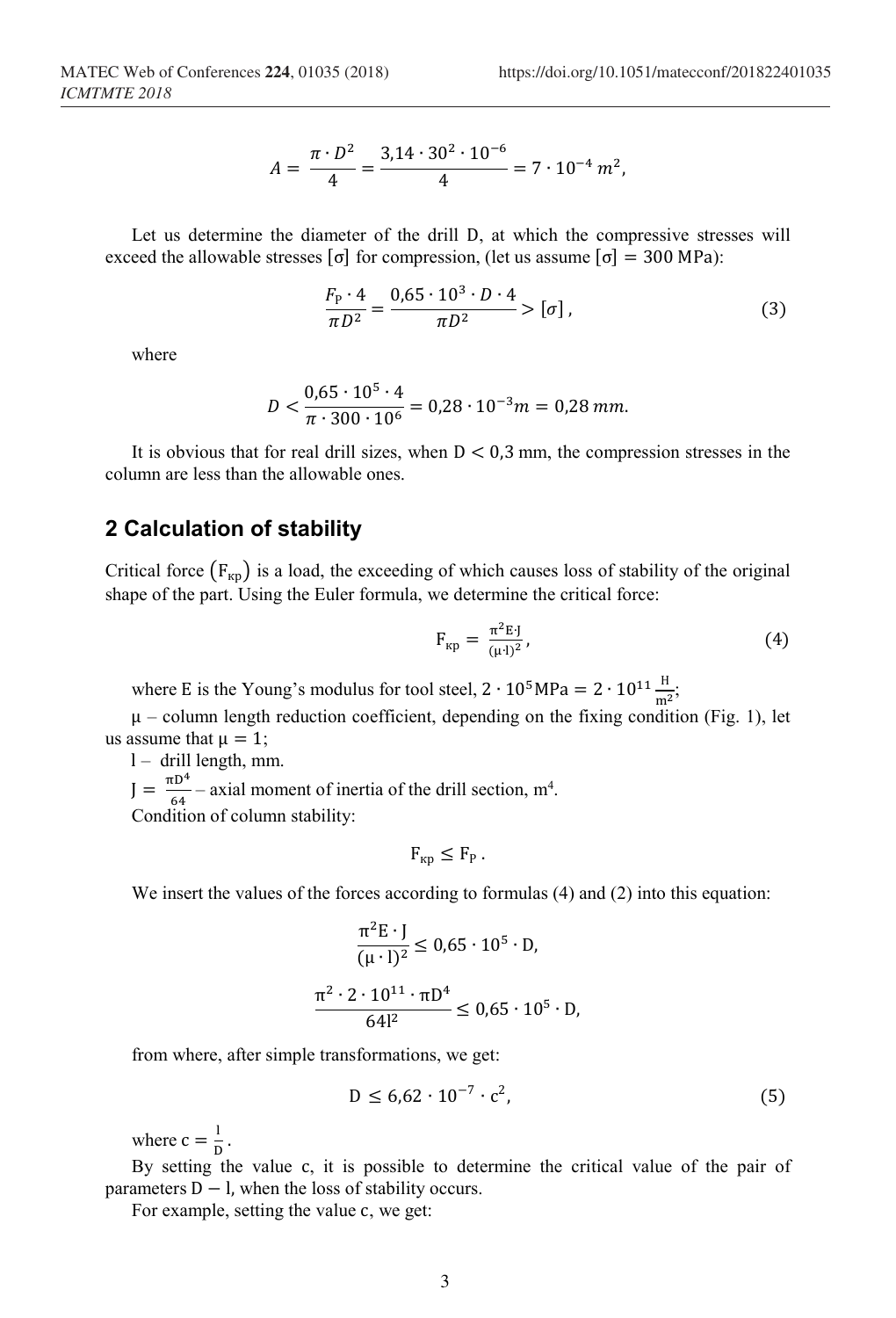$$
c2 = 2 \cdot 104 \quad (c = 1,41 \cdot 102),
$$
  
D \le 6,62 \cdot 10<sup>-7</sup> \cdot 2 \cdot 10<sup>4</sup> = 13,2 \cdot 10<sup>-3</sup> m = 13,2 mm.

Using the inequality (5), we obtain the boundary values of the drill length:

$$
D = \frac{1}{c} \le 13.2 \text{ mm},
$$

whence we determine:

$$
l \le c \cdot D = 1.41 \cdot 10^2 \cdot 13.2 = 1861 \text{ mm} \approx 1.87 \text{m}.
$$

The diagram of the dependence of critical values  $D - l$  is shown in Fig. 2. The shaded zone represents a combination of parameters  $D - I$ , when the drill loses stability.





If there is a need to use a drill with parameters outside the shaded zone, i.e. in the case when the nominal dimensions of the tool (diameter  $D<sub>H</sub>$  and length  $l<sub>H</sub>$ ) result in instability of drilling process, measures that eliminate the loss of stability should be applied.

**Option 1 The drilling is performed in two manufacturing operations.** 

In the course of the first manufacturing operation the hole treatment is performed with a drill of diameter  $D_1 < D_H$  to the depth  $l_1$  smaller than  $l_H$  and ensuring the drill stability (Fig. 3).

Here:

$$
D_1 = D_{\rm H} - \delta \, \rm mm,
$$

where  $\delta$  is allowance, which is left for hole treatment during the second manufacturing operation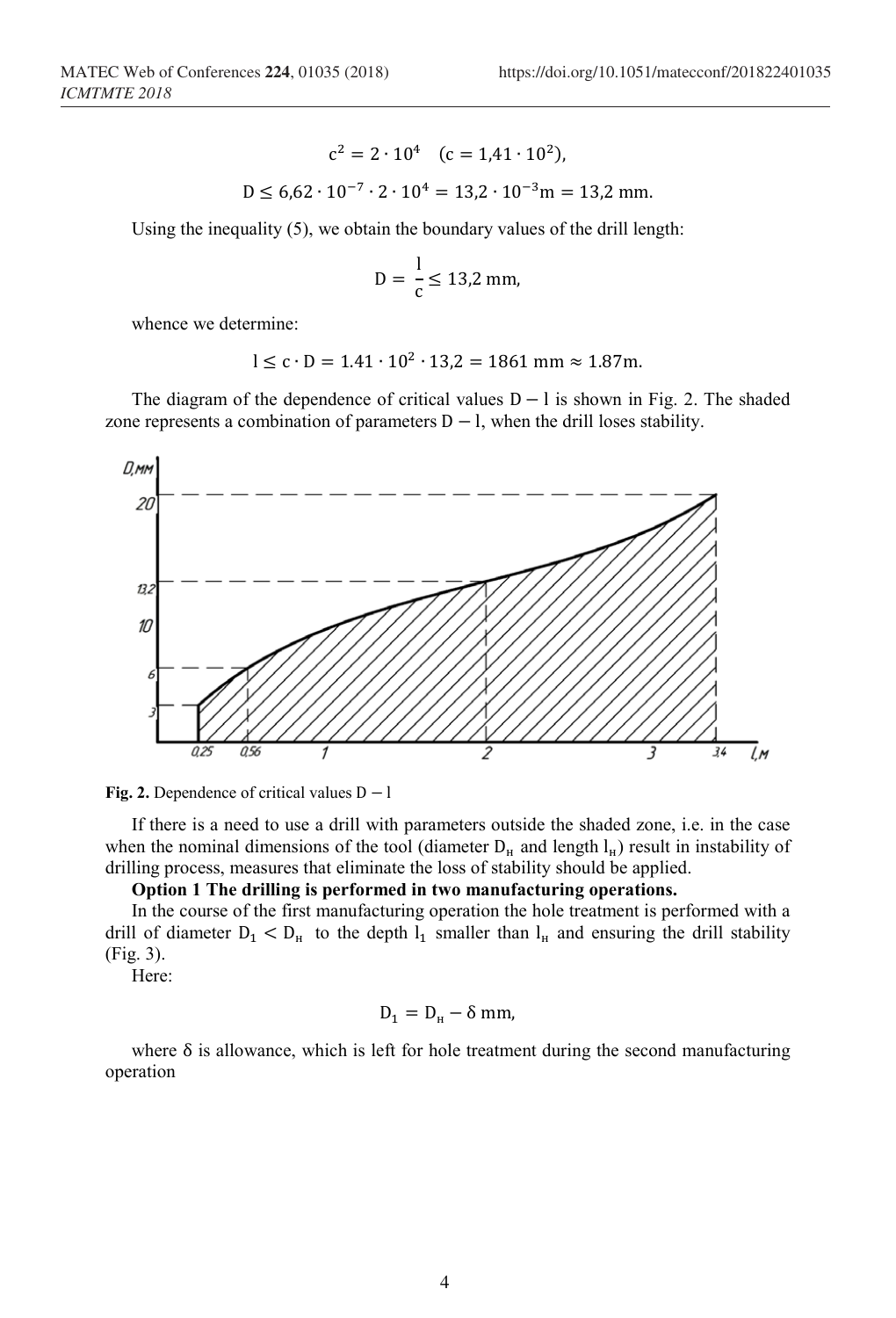

**Fig. 3.** Choice of drill parameters for the first manufacturing operation.

During the second manufacturing operation, the drilling is performed with a drill  $D_H$  >  $D_1$  ( $D_H = D_1 + \delta$ ) in diameter, and the cutting force  $F_P$  for channel drilling is less than the value of the critical force  $F_{Kp}$ , when the shank bit loses stability (Fig. 4).



**Fig. 4.** Structural design for the second manufacturing operation: а) drilling diagram; b) structural design

Later on, when the drill enters the part (Fig. 5, а), the boundary conditions of the structural design change (Fig. 5, b) as well as the coefficient  $\mu$  in the Euler formula. At the same time, the critical force value in accordance with the last structural design doubles.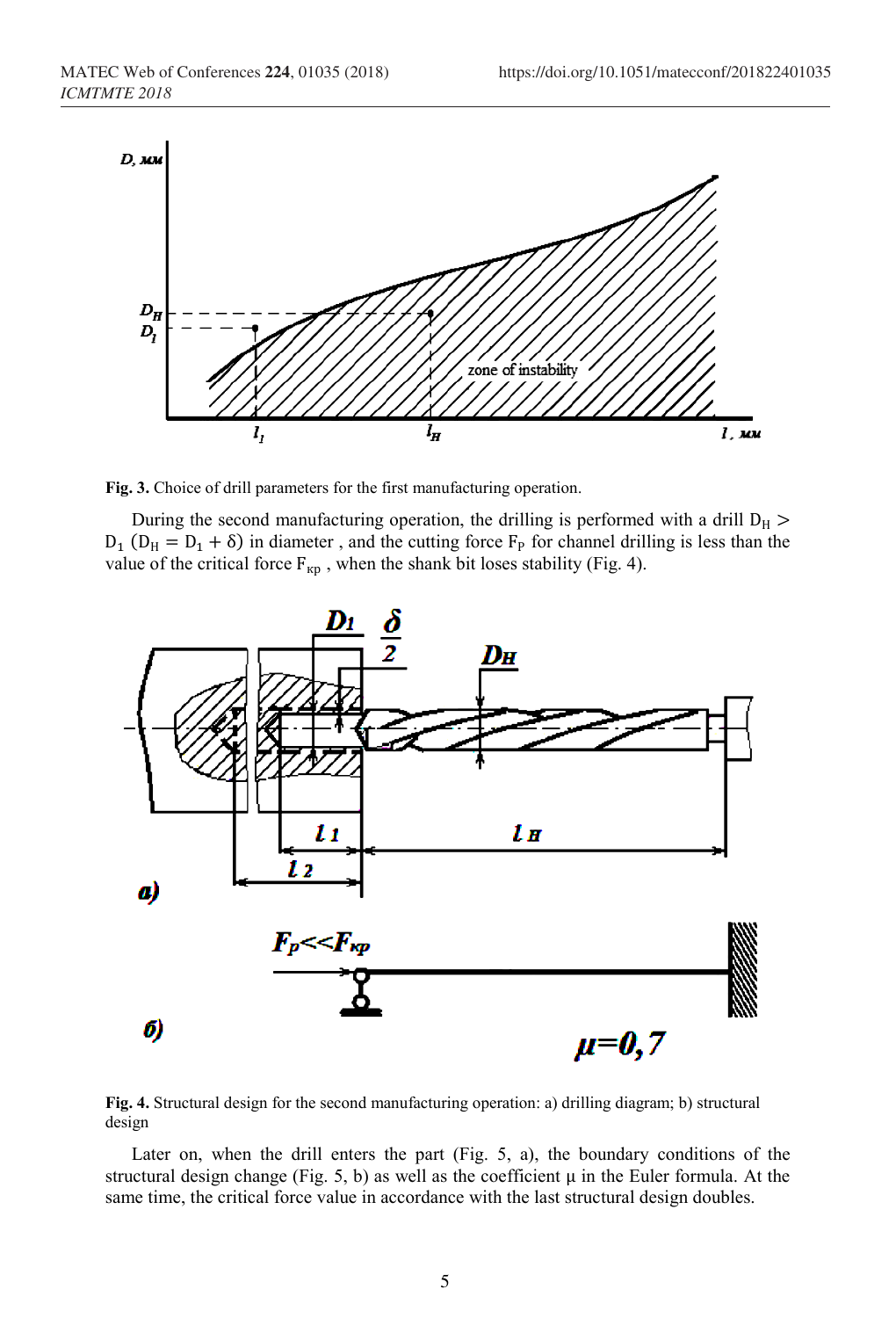

**Fig. 5.** Structural design for the second manufacturing operation when the shank bit enters the part: а) drilling diagram; b) structural design

#### **Option 2 When processing a deep hole, we enter an additional support into the system – a drill steel guide (Fig. 6)**

In this case, the structural design for determining the critical force is as shown in Fig. 6



**Fig. 6.** Structural design for deep-hole drilling technology using a drill steel guide.